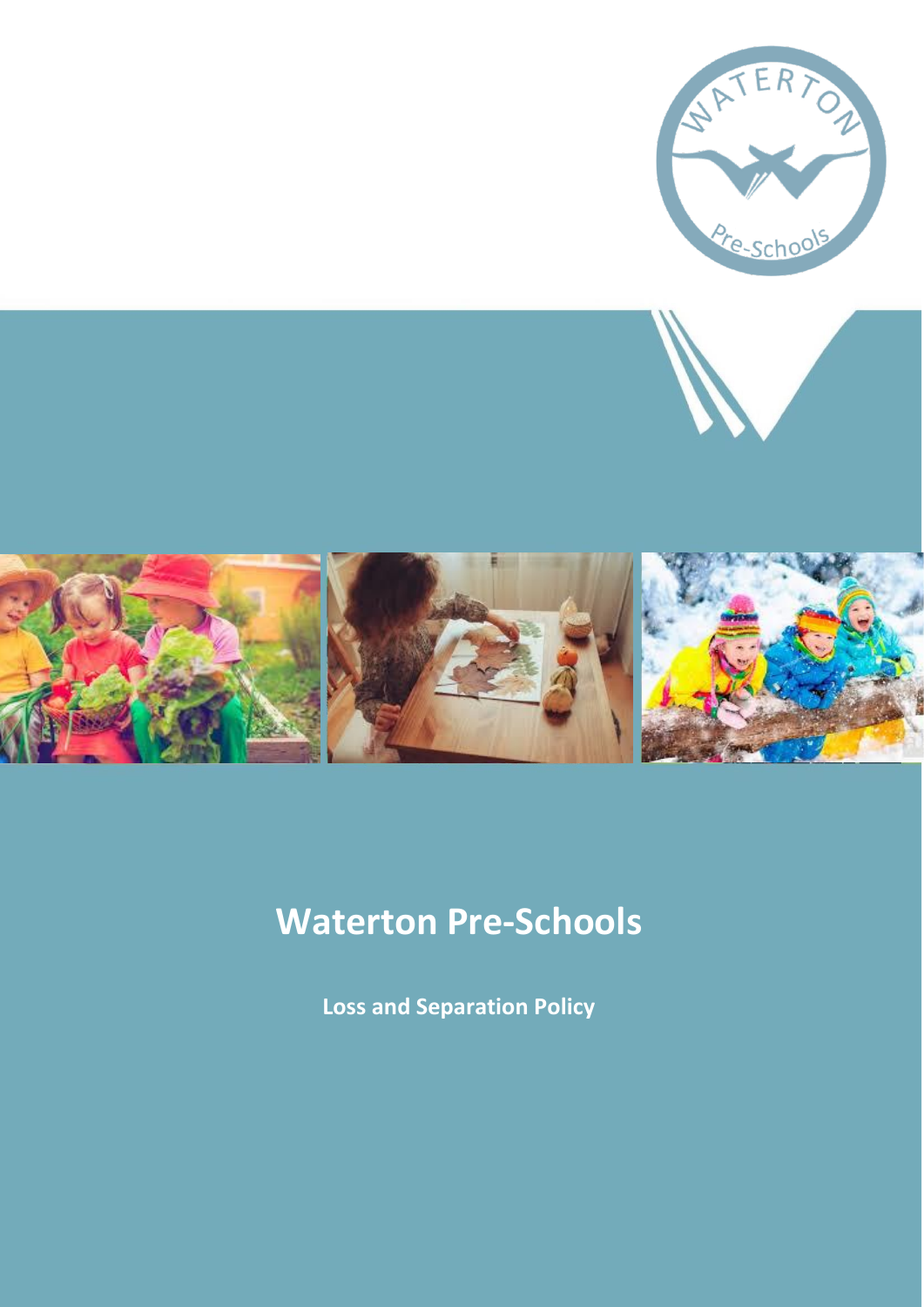*Waterton Pre-Schools recognise the part we play in supporting bereaved children.*

#### **Introduction**

When children experience bereavement, the pre-school often becomes a source of care and support during this difficult time. We also acknowledge that grief impacts on almost every aspect of a person's life and we are committed to supporting staff in practical and reasonable ways should they suffer a bereavement.

Within our community there will almost always be some recently bereaved children who are struggling with their own situation – or sometimes the entire setting is impacted by the death of a member of staff or a child. We would hope to not encounter such circumstances, but the statistical inevitability of such an occurrence implies the necessity of having a Loss and Separation Policy in place in order that we might be proactive, rather than reactive, when responding to these sensitive situations. Empathic understanding in the familiar and secure surroundings of the setting may be all the bereavement support some children – or staff – require, though referral to more specialist support should be a consideration where the impact of grief is more complex.

#### **Aims**

• The main aim of the policy is to ensure that all children and all members of staff faced with bereavement are provided with support.

As we understand that every bereavement and reaction is different, this policy sets out our procedures to support families and children should they be bereaved. The policy also aims to outline procedures in our pre-schools should a member of staff be bereaved. Our pre-schools aim to counter any adverse effects of bereavement and to support children's or staff's emotional wellbeing. It is recognised that the situation for the child, young person and/or family will be monitored over time.

Waterton Pre-Schools will support those experiencing bereavement, providing opportunity to:

- express their feelings in a safe environment,
- be given space and time to come to terms with their loss
- access to specialist advice if necessary.

It is our hope that anyone faced with bereavement will regard our community as a place where children and young people can grow and face the challenges that lie ahead. This, in turn, will contribute to our learning community.

The Pre-School Manager, with support from the Executive Headteacher can provide support for children, families and staff in the event of bereavement. They will share resources and information available and can work with staff and families to support them where needed. More information on supporting children through bereavement can be found on the *Child Bereavement UK* website; <https://childbereavementuk.org/>

#### **Children's Understanding and Reactions to Bereavement**

One of the most painful stresses with which a child has to cope is the loss of a parent, a close family member or a friend. Children grieve, they experience pain and sadness but they eventually need to detach their feelings from the deceased just as adults do. Research shows that children do understand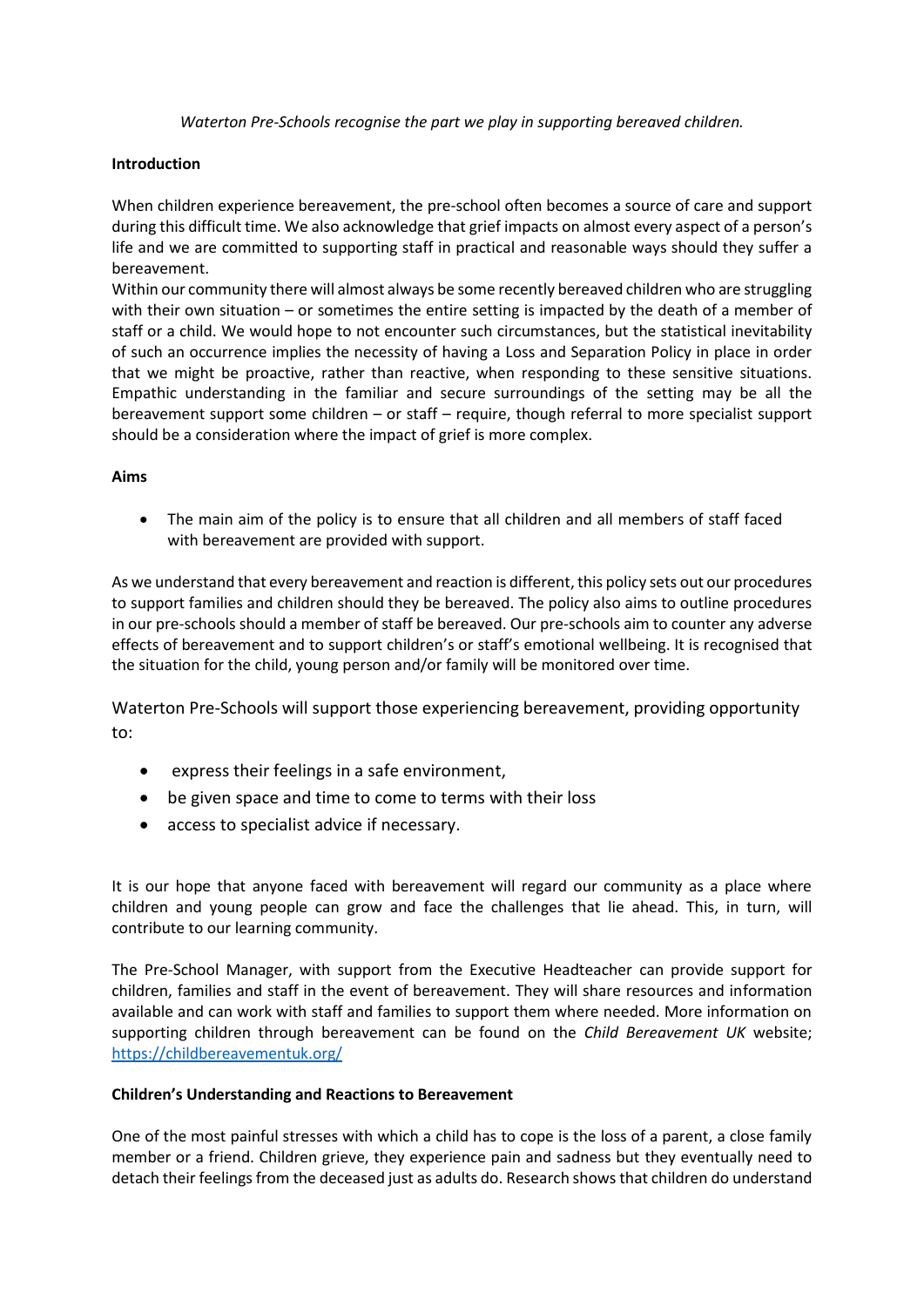death from an early age. This develops from a belief in the reversibility of death in the pre-school years, to a gradual understanding of death's finality and irreversibility. Children's understanding of death develops alongside their cognitive development; it may occur at different speeds, but the sequence appears to be the same in the majority of children.

Reactions to grief can include:

- Open distress
- Tears
- Panic
- Withdrawal
- Aggression
- Anxiety
- Fear
- Refusal to co-operate
- Any other signs of stress/change of mood, which may be expressed in unexpected ways e.g. nervous giggling, stoical bravery, untypical aggression, becoming the class clown, or even total denial.

### **How we can help the child/children with death and grief**

Staff should ensure the below are adhered to during all cases of bereavement; there is also advice for more specific bereavements.

#### **Death of a child**

Waterton Pre-Schools understand:

- That being realistic and honest is the best way for our adults to be with children.
- No child is taken in by pretend cheerfulness.
- The need to be aware of and respect the wishes and beliefs of the family.
- The need to encourage children to express their feelings.
- To not tell a child how to feel.
- The need to support children use up their feelings in a positive way.
- Children learn to mourn by observing others. They need to be warned about different adult reactions and receiving mixed messages.
- Emotional pain is catching be prepared.
- To not to single out a grieving child for special attention. They need to feel part of their group as usual but accept that their engagement might be at a different level for a while.
- The need to monitor children's reactions to grief.
- Those who had a close relationship with the deceased will need extra care.
- The effects of grief will last for different lengths of time for different people.

### **Death of a member of staff**

Children generally believe that staff leave a setting for other posts or to retire. For most, it is quite inconceivable that they might die whilst still being employed by the pre-school. We as adults have an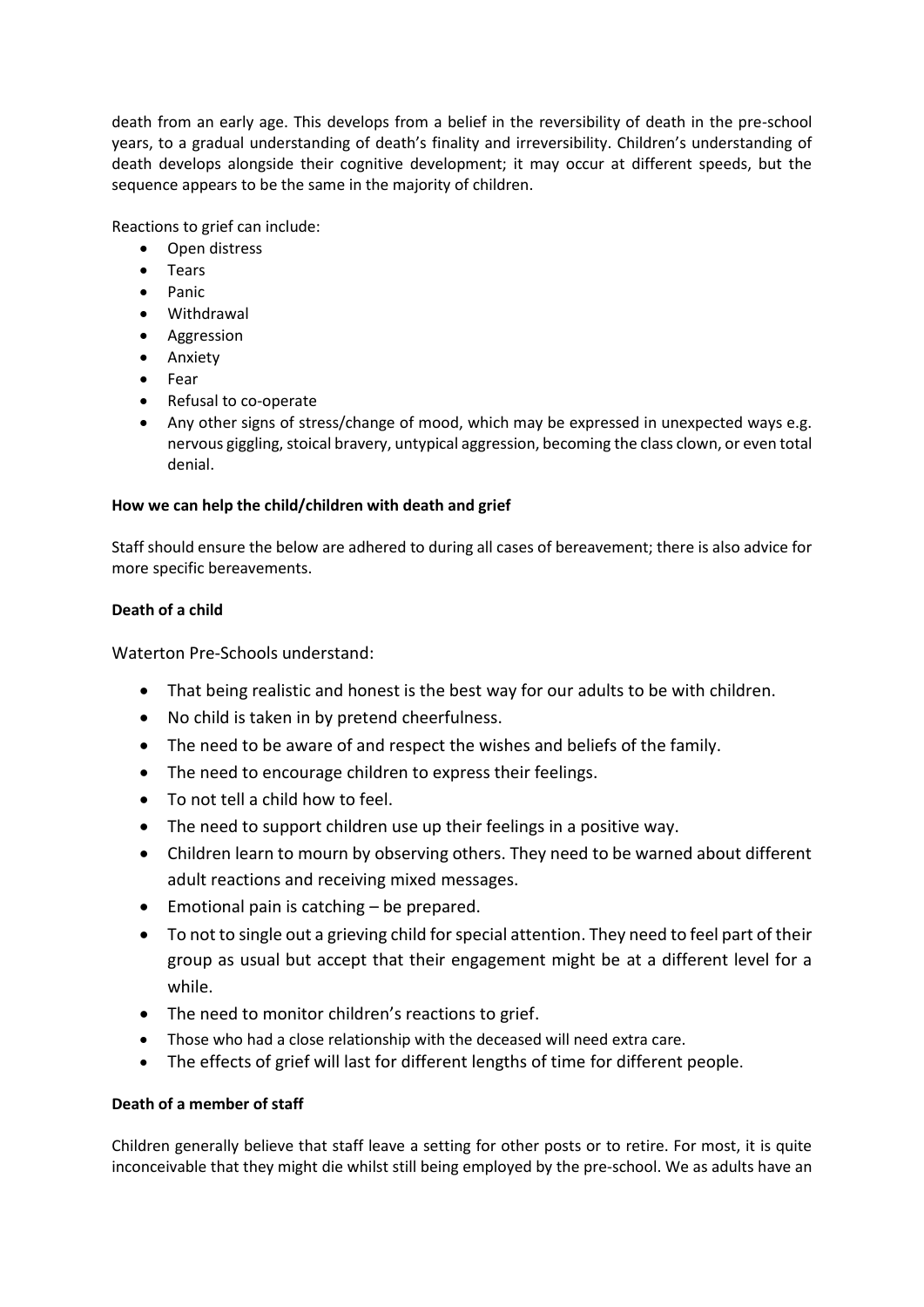inbuilt resistance to accepting death, especially if it is someone of our own age or younger. When such an event occurs it is usually extremely traumatic, especially for members of staff forced to deal with their own grief as well as comforting the children.

## **Multiple loss**

Where several children and/or staff die in one incident, staff, children, parents, committee members, trustees, outside agencies and the press, all become entwined. Areas of responsibility need to be very clear, refer to page 4 'The role of the Pre- School Executive Headteacher'. It is essential to gather together all of the facts and details of the incident, and then determine the likely impact on the whole setting. In the case of multiple deaths, additional support and resources may well be required. Additional staff may also be needed. In such instances, effective communication channels are essential.

### **Preparing for a child to return to Pre-School**

For the bereaved child or member of staff, returning to Pre-School may be traumatic. It is essential to pave the way for their return. It is important that everyone in the setting are aware of what has happened. If everybody knows, and the bereaved person is aware of this, then it should make the situation more bearable. It is also important for everyone to be aware so they can appreciate and make allowances for uncharacteristic behaviour. If staff find a child in a distressed state, they will at least be prepared in their own minds as how best to deal with it.

### **Pre-School as a safe haven**

Whilst it is only natural to show compassion and allow expression to those suffering grief, it is important not to forget that for the bereaved, Pre-School, with its routines and structure, can provide a respite. Death brings unpredictability, fear and uncertainty. For the bereaved, family life at this traumatic time can be particularly distressing, routines upset, relationships strained, and the future uncertain.

### **Ongoing Remembrance**

It is important to remember that anniversaries often spark a revival of feelings associated with the initial bereavement. The family and close friends will remember the deceased person's birthday, as they will the anniversary of the death. Siblings will be particularly vulnerable at these difficult times. Staff should be made aware of such dates in order that they may react with the necessary sensitivity and respect.

### **Procedure to be followed in the event of the death of a member of staff**

- Executive Headteacher to arrange an immediate staff meeting for all members of staff it is vital that everyone is present at this meeting.
- The facts must be made clear and it should be decided at this meeting exactly what the children and families are to be told, and when.
- Some members of staff will be more distressed than others and some may not be able to return to work immediately, it will be the responsibility of the Executive Headteacher to make any arrangements to allow the staff some time to themselves, should they need it.